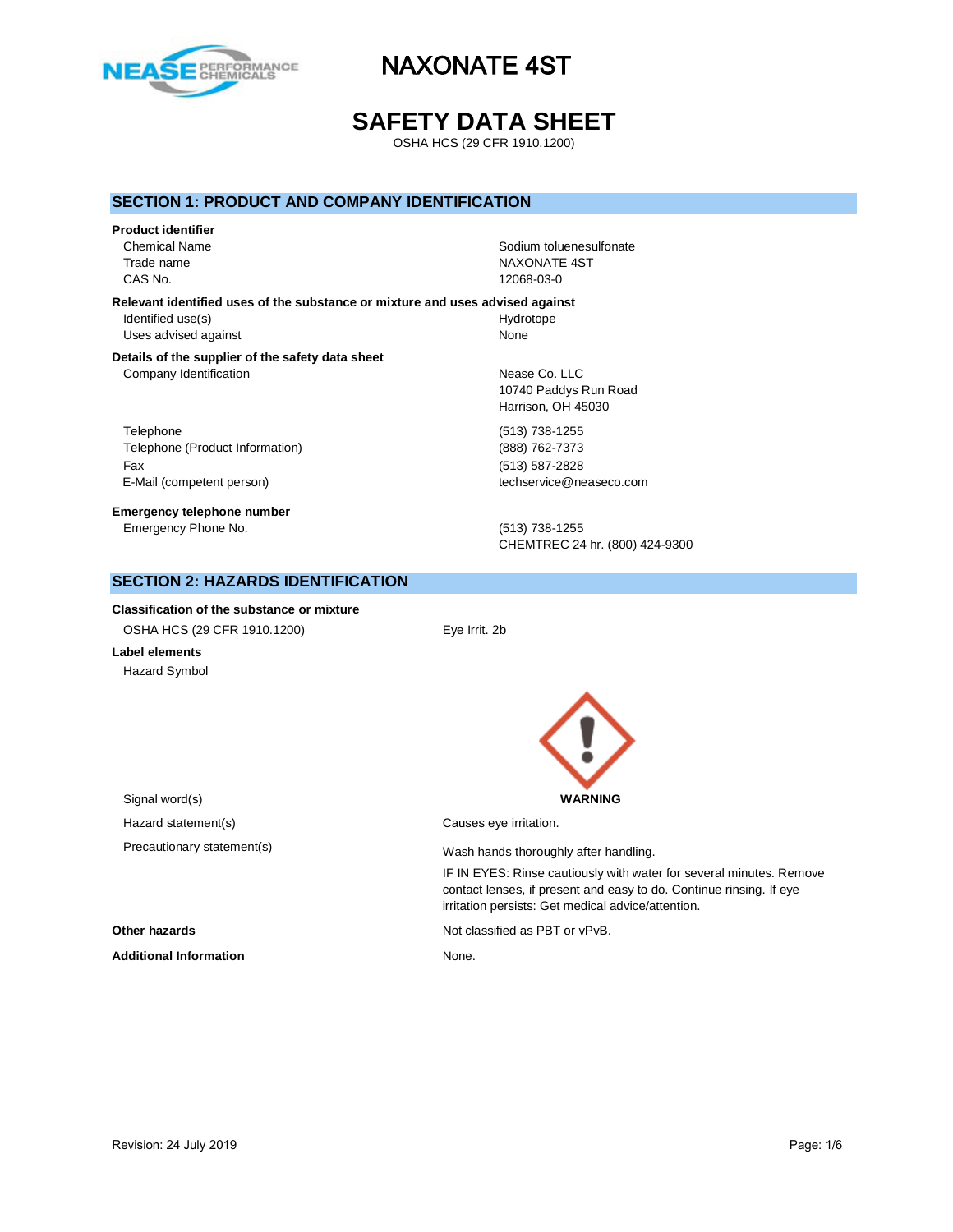

# **SECTION 3: COMPOSITION/INFORMATION ON INGREDIENTS**

| Hazardous ingredient(s) | $%$ W/W | CAS No.    | Hazard statement(s)    |
|-------------------------|---------|------------|------------------------|
| Sodium toluenesulfonate | $>40\%$ | 12068-03-0 | Causes eye irritation. |
| Sodium sulfate          | $2\%$   | 7757-82-6  | None                   |
| Water                   | $<60\%$ | 7732-18-5  | None                   |

**Additional Information -** None

# **SECTION 4: FIRST AID MEASURES**

| Description of first aid measures                                             |                                                                                                                                                                                                                    |
|-------------------------------------------------------------------------------|--------------------------------------------------------------------------------------------------------------------------------------------------------------------------------------------------------------------|
| Inhalation                                                                    | Remove to fresh air and keep at rest in a position comfortable for breathing.<br>If breathing is laboured, administer oxygen. If breathing has stopped, apply<br>artificial respiration.                           |
| <b>Skin Contact</b>                                                           | Wash affected skin with plenty of water. Continue to wash the affected area<br>for at least 15 minutes.                                                                                                            |
| Eye Contact                                                                   | Immediately flush eyes for at least 15 minutes. Hold eye open and rinse<br>slowly and gently with water. Continue rinsing. Seek medical treatment when<br>anyone has symptoms apparently due to contact with eyes. |
| Ingestion                                                                     | Drink two glasses of water. Call a physician. If swallowed, and the victim is<br>conscious and alert, induce vomiting immediately, as directed by medical<br>personnel.                                            |
| Most important symptoms and effects, both<br>acute and delayed                | <b>None</b>                                                                                                                                                                                                        |
| Indication of any immediate medical attention<br>and special treatment needed | None                                                                                                                                                                                                               |

# **SECTION 5: FIRE-FIGHTING MEASURES**

| <b>Extinguishing media</b>                                       |                                                                                                          |
|------------------------------------------------------------------|----------------------------------------------------------------------------------------------------------|
| -Suitable Extinguishing Media<br>-Unsuitable Extinguishing Media | Extinguish with waterspray, dry chemical, sand or carbon dioxide.<br>None anticipated.                   |
| Special hazards arising from the substance or<br>mixture         | None anticipated.                                                                                        |
| <b>Advice for fire-fighters</b>                                  | Fire fighters should wear complete protective clothing including self-<br>contained breathing apparatus. |

# **SECTION 6: ACCIDENTAL RELEASE MEASURES**

| Personal precautions, protective equipment<br>and emergency procedures | Put on protective equipment before entering danger area.                                                                                                                                                         |
|------------------------------------------------------------------------|------------------------------------------------------------------------------------------------------------------------------------------------------------------------------------------------------------------|
| <b>Environmental precautions</b>                                       | Do not allow to enter drains, sewers or watercourses.                                                                                                                                                            |
| Methods and material for containment and<br>cleaning up                | Contain spillages with sand, earth or any suitable adsorbent material.<br>Transfer to a container for disposal or recovery. Wash the spillage area with<br>water. If possible prevent water running into sewers. |
| Reference to other sections<br><b>Additional Information</b>           | None<br>None                                                                                                                                                                                                     |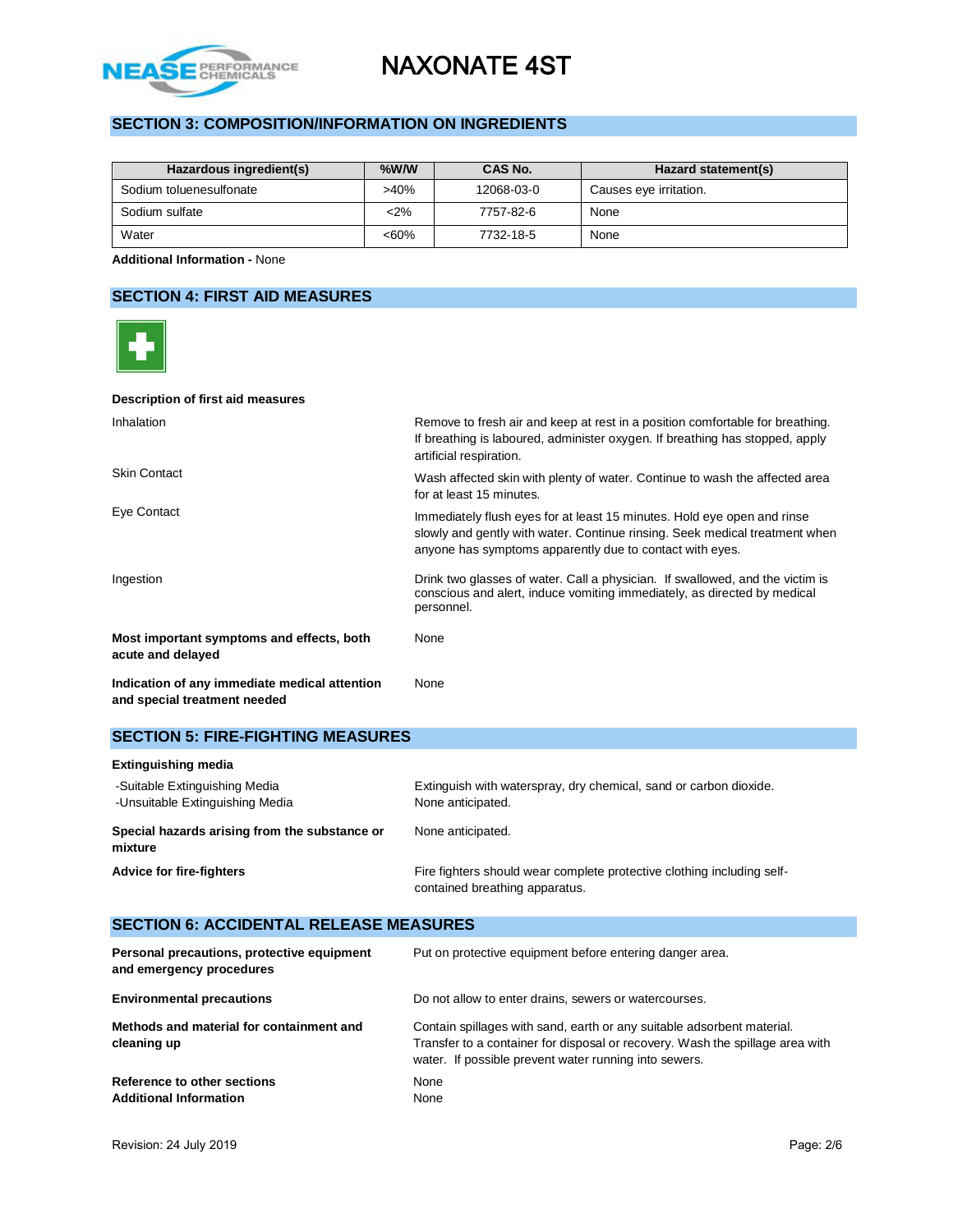

# **SECTION 7: HANDLING AND STORAGE**

| Precautions for safe handling                                | Do not get in eyes.                                                                                                                                                                                 |
|--------------------------------------------------------------|-----------------------------------------------------------------------------------------------------------------------------------------------------------------------------------------------------|
| Conditions for safe storage, including any incompatibilities |                                                                                                                                                                                                     |
| -Storage Temperature                                         | Store at room temperature. Prevent from freezing. This product should be<br>stored at a temperature greater than: 10°C (50°F). The product will<br>precipitated at $0^{\circ}$ C (32 $^{\circ}$ F). |
| -Incompatible materials                                      | Keep away from oxidising agents. Keep container tightly closed and dry.                                                                                                                             |
| Specific end use(s)                                          | Hydrotope                                                                                                                                                                                           |

# **SECTION 8: EXPOSURE CONTROLS/PERSONAL PROTECTION**

#### **Control parameters**

#### **Occupational exposure limits**

| LTEL (8 hr TWA ppm)                                       |                |            |                    | STEL (ppm)                                                          |                    |                                                                    |
|-----------------------------------------------------------|----------------|------------|--------------------|---------------------------------------------------------------------|--------------------|--------------------------------------------------------------------|
| <b>SUBSTANCE.</b>                                         | <b>CAS No.</b> | PEL (OSHA) | <b>TLV (ACGIH)</b> | PEL (OSHA)                                                          | <b>TLV (ACGIH)</b> | Note:                                                              |
| None                                                      | -----          | ------     | -------            | -------                                                             | --------           | -----                                                              |
| Recommended monitoring method<br><b>Exposure controls</b> |                |            | None               |                                                                     |                    |                                                                    |
| Appropriate engineering controls                          |                |            |                    | Not normally required.                                              |                    |                                                                    |
| <b>Personal protection equipment</b>                      |                |            |                    |                                                                     |                    |                                                                    |
| Eye/face protection                                       |                |            |                    | Wear protective eye glasses for protection against liquid splashes. |                    |                                                                    |
|                                                           |                |            |                    |                                                                     |                    |                                                                    |
| Skin protection (Hand protection/ Other)                  |                |            | rubber).           |                                                                     |                    | The following to be used as necessary: Gloves (Neoprene or Natural |
| Respiratory protection                                    |                |            |                    | No personal respiratory protective equipment normally required.     |                    |                                                                    |
| Thermal hazards                                           |                |            |                    | Use gloves with insulation for thermal protection, when needed.     |                    |                                                                    |
| <b>Environmental Exposure Controls</b>                    |                |            |                    | Do not allow to enter drains, sewers or watercourses.               |                    |                                                                    |

## **SECTION 9: PHYSICAL AND CHEMICAL PROPERTIES**

#### **Information on basic physical and chemical properties**

| Appearance                               | Liauid                  |
|------------------------------------------|-------------------------|
| Colour                                   | Colourless to yellowish |
| Odour                                    | <b>Bland</b>            |
| Odour Threshold (ppm)                    | Not available.          |
| pH (Value)                               | $7-9$                   |
| Melting Point (°C) / Freezing Point (°C) | $10-15$                 |
| Boiling point/boiling range (°C):        | Not available           |
| Flash Point (°C)                         | $>121$ (250 °F)         |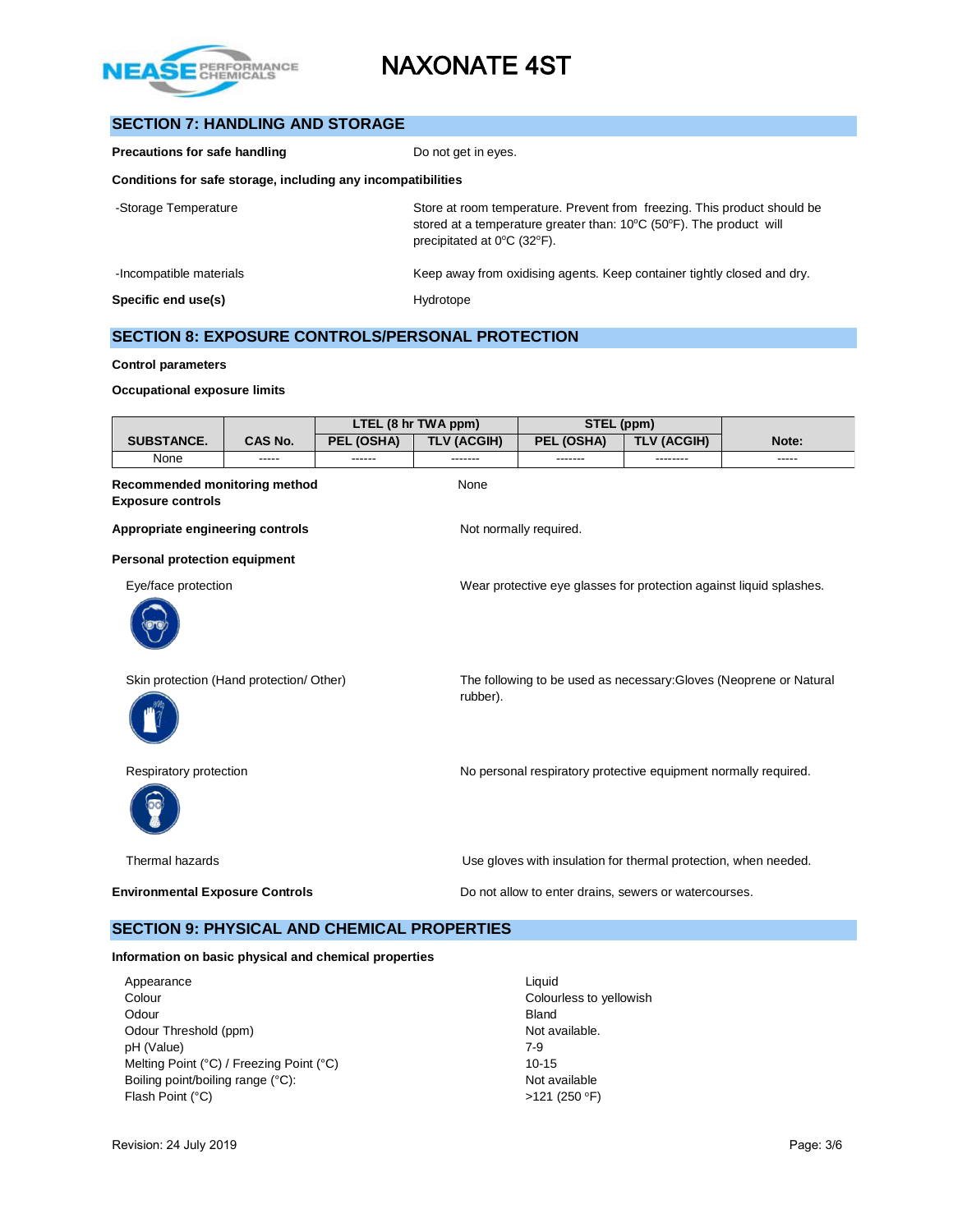

Evaporation rate  $\langle 1 \rangle$  (butyl acetate=1). Flammability (solid, gas) Not applicable. Explosive limit ranges **Not available**. Vapour Pressure (Pascal) 2266 (17 mm Hg) Vapour Density (Air=1)  $\leq$  25°C<br>Density (g/ml) 1.18 @ 25°C Density (g/ml) Solubility (Water) Completely Soluble Solubility (Other) Not available. Partition Coefficient (n-Octanol/water) Not available. Auto Ignition Temperature (°C) and the control of the Not available. Decomposition Temperature (°C) Not available. Kinematic Viscosity (cSt) @ 40°C Not available Not available Explosive properties Not explosive. Oxidising properties **Not oxidising** properties Not oxidising.

**Other information Not available. Other information** 

# **SECTION 10: STABILITY AND REACTIVITY**

| Reactivity                                | Stable under normal conditions.                  |
|-------------------------------------------|--------------------------------------------------|
| <b>Chemical stability</b>                 | Stable.                                          |
| Possibility of hazardous reactions        | None anticipated.                                |
| <b>Conditions to avoid</b>                | Incompatible materials.                          |
| Incompatible materials                    | Reacts with oxidizers.                           |
| <b>Hazardous Decomposition Product(s)</b> | Carbon monoxide, Carbon dioxide, Sulphur oxides, |

## **SECTION 11: TOXICOLOGICAL INFORMATION**

**Exposure routes:** Inhalation**,** Skin Contact**,** Eye Contact

### **Substances in preparations / mixtures**

sodium toluenesulphonate (CAS# 12068-03-0) - By analogy with similar materials:

| <b>Acute toxicity</b>         | Oral: $LD50 > 7000$ mg/kg-bw<br>Dermal: $LD50 > 2000$ mg/kg-bw<br>Inhalation: $LC50 > 6.41$ mg/l 232 min |
|-------------------------------|----------------------------------------------------------------------------------------------------------|
| <b>Irritation/Corrosivity</b> | Causes eye irritation.                                                                                   |
| <b>Sensitization</b>          | It is not a skin sensitizer.                                                                             |
| <b>Repeated dose toxicity</b> | NOAEL: > 763 active ingredient/kg bw/day (in diet for 90 days, in<br>diet, rat)                          |

#### **Carcinogenicity Carcinogenicity It is unlikely to present a carcinogenic hazard to man.**

| <b>NTP</b> | ADC | 20011 | <b>OUIA</b> | <b>NIOSH</b> |
|------------|-----|-------|-------------|--------------|
| NO.        | No. | NO.   | No.         | No.          |

**Toxicity for reproduction** None anticipated

**Mutagenicity** There is no evidence of mutagenic potential.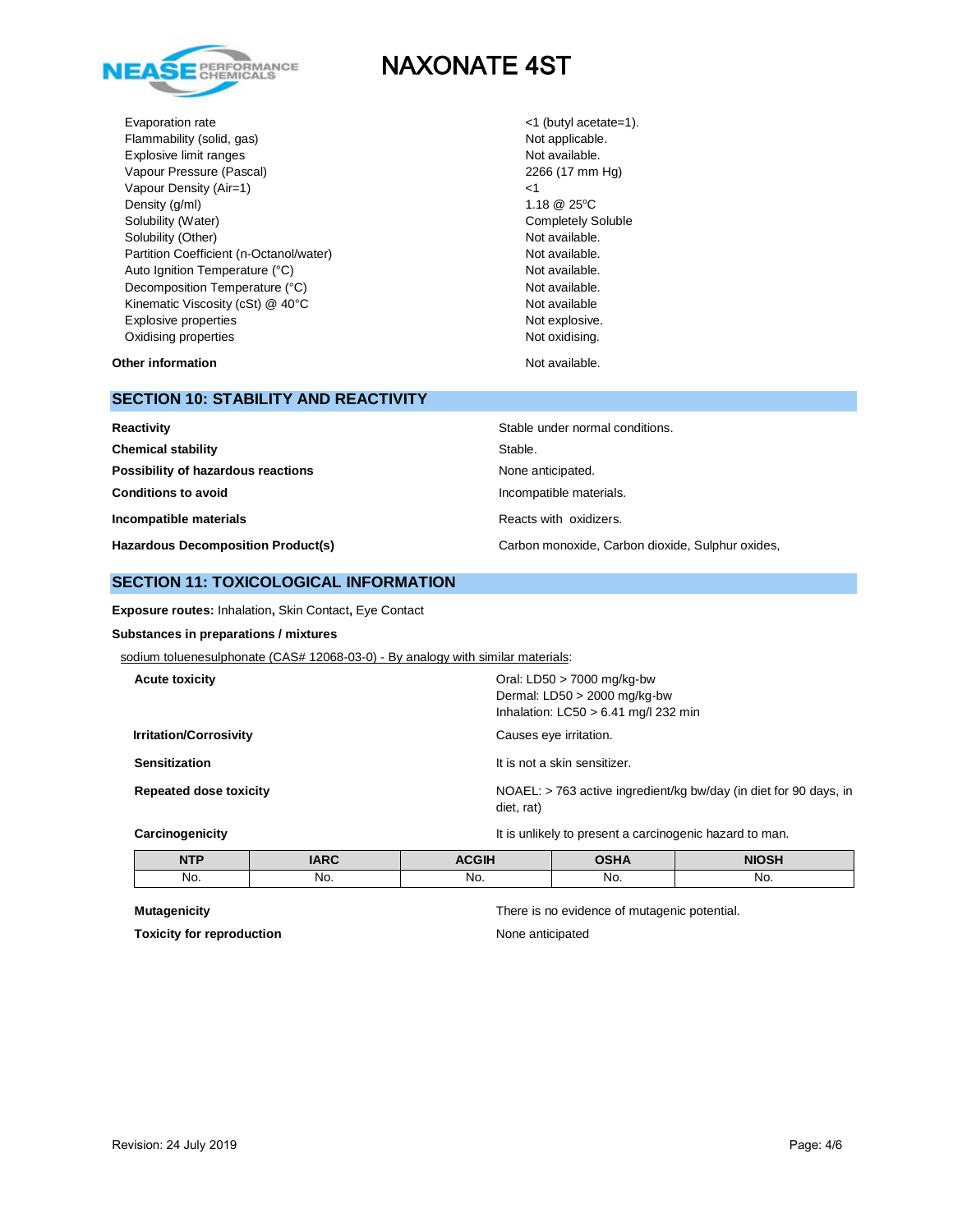

# **SECTION 12: ECOLOGICAL INFORMATION**

| Toxicity - Substances in preparations / mixtures                                                                                                                   |                                                                                                                                                                      |  |  |  |
|--------------------------------------------------------------------------------------------------------------------------------------------------------------------|----------------------------------------------------------------------------------------------------------------------------------------------------------------------|--|--|--|
| sodium toluenesulphonate (CAS# 12068-03-0) - By analogy with similar materials:                                                                                    |                                                                                                                                                                      |  |  |  |
| Short term                                                                                                                                                         | LC50 (96 hour): $> 1000$ mg/L (Oncorhynchus mykiss) (By analogy with<br>similar materials)                                                                           |  |  |  |
|                                                                                                                                                                    | EC50 (48 hour): 54 mg/l (Daphnia magna, mobility)                                                                                                                    |  |  |  |
|                                                                                                                                                                    | EC50 (96 hour): > 230 mg/l (Pseudokirchnerella subcapitata) (By analogy<br>with similar materials)                                                                   |  |  |  |
| Long Term                                                                                                                                                          | Scientifically unjustified                                                                                                                                           |  |  |  |
| Persistence and degradability<br><b>Bioaccumulative potential</b><br><b>Mobility in soil</b><br><b>Results of PBT and vPvB assessment</b><br>Other adverse effects | Readily biodegradable<br>Not available.<br>Not available.<br>Not classified as PBT or vPvB.<br>None known.                                                           |  |  |  |
| <b>SECTION 13: DISPOSAL CONSIDERATIONS</b>                                                                                                                         |                                                                                                                                                                      |  |  |  |
| Waste treatment methods                                                                                                                                            | Disposal should be in accordance with local, state or national legislation.<br>Consult an accredited waste disposal contractor or the local authority for<br>advice. |  |  |  |
| <b>Additional Information</b>                                                                                                                                      | None known.                                                                                                                                                          |  |  |  |

## **SECTION 14: TRANSPORT INFORMATION**

**Land transport (U.S. DOT)**

**Sea transport (IMDG)**

**Air transport (ICAO/IATA)**

**UN number Proper Shipping Name Transport hazard class(es) Packing group Hazard label(s) Environmental hazards Special precautions for user**

**Not classified as dangerous for transport**

**Transport in bulk according to Annex II of MARPOL73/78 and the IBC Code:** 

### **SECTION 15: REGULATORY INFORMATION**

**Safety, health and environmental regulations/legislation specific for the substance or mixture:**

**TSCA (Toxic Substance Control Act) -** Inventory Status**: On active TSCA list Canada Domestic Substance List (DSL)** - Listed

**Designated Hazardous Substances and Reportable Quantities (40 CFR 302.4)**:

| <b>Chemical Name</b> |                                   | CAS No.    | <b>Typical %wt.</b> | <b>RQ (Pounds)</b>            |                   |
|----------------------|-----------------------------------|------------|---------------------|-------------------------------|-------------------|
| None                 |                                   | ----       | $\frac{1}{2}$       | ----                          |                   |
|                      | SARA 311/312 - Hazard Categories: |            |                     |                               |                   |
| Fire                 | l Sudden Release                  | Reactivity |                     | $\boxtimes$ Immediate (acute) | Chronic (delayed) |

**SARA 313 - Toxic Chemicals (40 CFR 372):** 

| <b>Chemical Name</b> | `AS No.            | %wt.            |  |
|----------------------|--------------------|-----------------|--|
| None                 | -------<br>------- | -----<br>------ |  |

#### **SARA 302 - Extremely Hazardous Substances(40 CFR 355):**

| <b>Chamin</b><br><b>Name</b> | $\sim$ AC No.       | %wt.<br>- ---<br>-01 |
|------------------------------|---------------------|----------------------|
| None<br>$\sim$ $\sim$ $\sim$ | -------<br>-------- | ----<br>_____        |